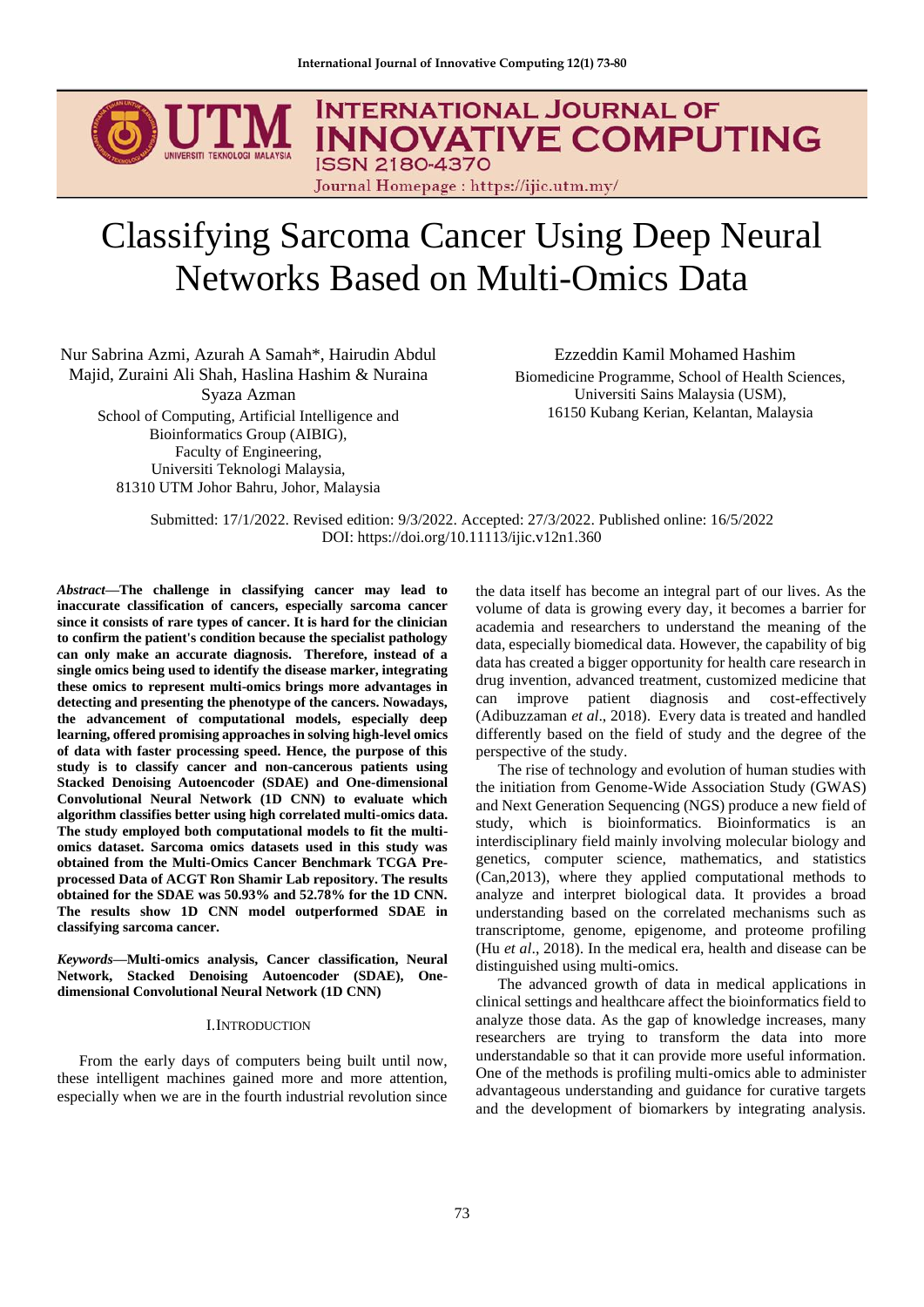Comprehensive characterization of patients using multi-omics methods was the advanced revolution assembled by the Human Genome Project (HGP) and powered by academia and biotechnology companies (Goodwin *et al*., 2016).

The main component of multi-omics is the single omics itself. The omics indicate the molecular properties of an organism based on a biological study such as metabolomics, proteomics, transcriptomics, genomics, and epigenomics (Chung *et al*., 2018). The multi-omics approach represents the relationship between omics and diseases based on the interrelation of omics. Integrated omics deliver more insight, such as biological pathways or different processes between the disease and control groups (Hasin *et al*., 2017, Manzoni *et al*., 2018). The study of omics debriefs millions of markers with similar biochemical properties where single omics contribute limited observation of disease while multi-omics improved understanding of disease etiology and molecular function from different omics levels (Sun *et al*., 2017).

According to the National Cancer Institute, in 2018, an estimated 609,640 out of 1,735,350 people will die because of cancer in the United States. The report concluded that deaths majorly came from cancers. As a precaution, an efficient diagnosis needs to be accurate to detect these cancerous diseases so that proper treatment can be given to these patients. With the advancement of technologies, deep learning models are favored by others because of the capability to represent the internal features in the form of a high-level model problem (Bacciu *et al*., 2018). The large size of multi-omics data results in high bias and variance to the results, especially in classification (van Karnebeek *et al*., 2018). Therefore, deep learning approaches corporate well with multi-omics data to classify cancers.

# II. PREVIOUS WORKS

The rapid evolution of machine learning on multi-omics analysis offers a comprehensive biological complexity and intrinsic correlation between omics layers significantly in cancers. Despite other fields having almost entirely been digitized, pathologists still heavily rely on analogue technologies, such as microscopes, glass slides, and written reports to diagnose sarcoma. Hence, the researchers developed several computational models that implement artificial intelligence in pathological sarcoma management, focusing on omics-based data features. There are three commonly deep learning models used such as deep neural network (DNN), recurrent neural networks (RNN) and CNN.

In short, DNN is a fully connected neural network that is categorized into three main techniques such as multilayer perceptron (MLP), autoencoder (AE), and deep belief network (DBN). Unfortunately, MLP, AE and DBN application purely in sarcoma studies is limited due to the highly heterogeneous group with various subtypes. However, the performance of AE compared to MLP and DBN are prominent in general. AE ignores the data noise to reduce data dimension and extract vital biological information. Besides, AE has been acknowledged to analyze high-dimensional gene expression data (Chen *et al*., 2016, Khalili *et al*., 2016) and integrate heterogeneous data (Miotto *et al*., 2016, Chen *et al*., 2016). Apart from denoising

autoencoder (DAE), SDAE promises improvement in the model performance (Vincent *et al*., 2010). SDAE is efficient to abstract high layer features such as multi-omics.

In medical imaging applications, the performance of CNNs is not debatable. Since the medical images often consist of high multi-dimensional, CNN reduces the dimension of data representing bind input images to classification. In conclusion, several previous works of deep learning architecture in previous studies are in Table I. Thus, we propose to implement and compare the performance of two different algorithms: SDAE and CNN, with multi-omics sarcoma cancer data.

TABLE I. SUMMARY OF PREVIOUS WORKS BY PAST RESEARCHER

| <b>Architecture</b>      | <b>Previous Works</b>                                                                                                                                                                                                                                       |
|--------------------------|-------------------------------------------------------------------------------------------------------------------------------------------------------------------------------------------------------------------------------------------------------------|
| <b>DNN</b><br><b>MLP</b> | Protein structure prediction (Lyons et al., 2014;<br>Heffernan et al., 2015)<br>Gene expression regulation (Leung et al., 2014;<br>Zhang et al., 2018)<br>Anomaly classification (Rasool et al., 2018)<br>Predict the effects of the genetic variants using |
|                          | MLP and SAE (Xie et al., 2018)                                                                                                                                                                                                                              |
| AE                       | SAE - Protein amino acid sequences (Heffernan et<br><i>al.</i> , 2015)<br>Stacked sparse autoencoder (SSAE) - The<br>classification of births observations (Fergus et al.,<br>2015)                                                                         |
| <b>DBN</b>               | Amino acid sequences (Kesh and Raghupathi,<br>2004)<br>Protein secondary structure prediction (Lyons et<br>al., 2014)<br>Breast Histopathology Images (Beevi et al., 2017)                                                                                  |
| <b>RNN</b>               | Identify non-coding RNAs (ncRNAs) (Hill et al.,<br>2004)                                                                                                                                                                                                    |
| <b>CNN</b>               | Biosensors (Page et al., 2014)<br>Gene expression regulation (Leung et al., 2014;<br>Lee and Yoon, 2015)<br>Transcriptomic (Jurman et al., 2017)                                                                                                            |

# III. MATERIALS AND METHOD

The methodology design starts with data pre-processing, where redundant, outliers and missing data are handled before integrating multi-omics to enrich raw data into desired output for analysis (refer Fig. 1). The next step is selecting highly correlated features with the targeted class, then reducing dimension of the dataset and training SDAE and 1D CNN with the dataset. Lastly, the testing and evaluation phase is where the accuracy performance of the model in classification technique compares both methods in classifying sarcoma cancer. All methodology steps below are done using Python programming language in the Google Colaboratory environment.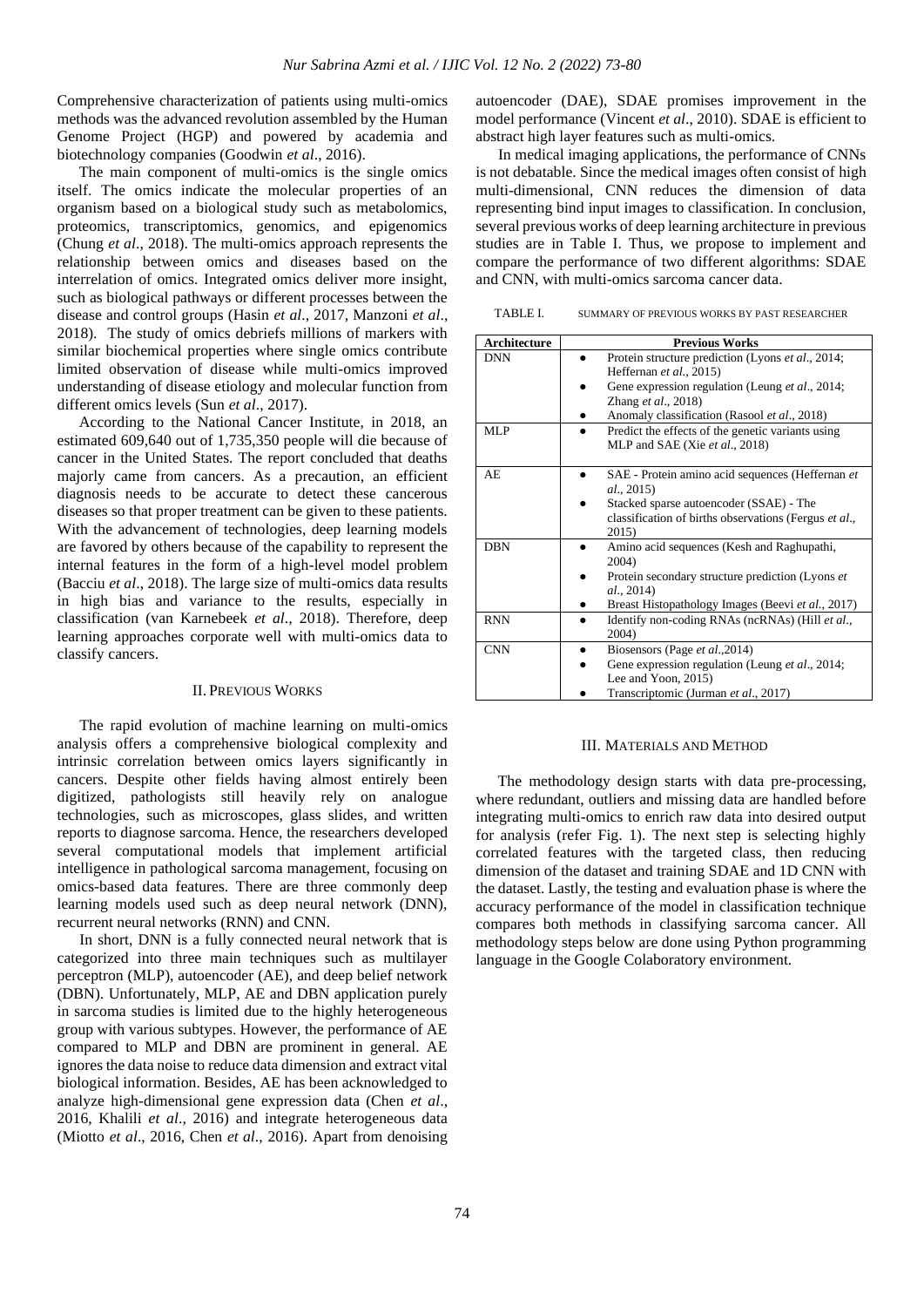

Fig. 1. The methodology of the study

#### *A. Omics Datasets*

In this study, the omics datasets are obtained from the ACGT Ron Shamir Lab website and downloaded from the Multi-Omics Cancer Benchmark TCGA Pre-processed Data (Ron Shamir's lab – Tel Aviv University, 2022). Datasets in the Multi-Omics Cancer Benchmark TCGA Pre-processed Data repository contains 11 different types of cancers, including the clinical data of The Cancer Genome Atlas (TCGA) datasets of patients. Briefly, the dataset for every kind of cancer consists of ribonucleic acid (RNA) expression, deoxyribonucleic acid (DNA) methylation, microRNA and survival patient data of cancer.

TABLE II. THE TOTAL NUMBER OF FEATURES BASED ON EVERY TYPE OF OMICS

| <b>Omics type</b> | <b>Dataset</b>  | Number of<br>features | Number of<br>samples |
|-------------------|-----------------|-----------------------|----------------------|
| Transcriptomics   | Gene expression | 20531                 | 265                  |
| Genomics          | MicroRNA        | 1046                  | 263                  |
| Epigenomics       | DNA methylation | 5000                  | 269                  |

Throughout this study, three data types are used: gene expression, microRNA, and DNA methylation, representing different types of omics in the sarcoma cancer dataset. The datasets contain various features expression levels based on the dataset type of other numbers of classes. There are four types of classes in the sarcoma cancer dataset: primary tumor, recurrent tumor, solid tissue normal, and metastatic. Table II shows the summary of datasets used in the study.

# *B. Data Pre-Processing*

The first crucial step in the methodology design is data preprocessing. This step aims to come up with "clean" and "tidy" datasets that are fitted for successful statistical analysis while avoiding outliers in the data (Salgado *et al*., 2016). Data preprocessing is an iterative process where it needs to be done until the data meet the purpose of the analysis (Salgado *et al*., 2016). A snippet of the gene expression dataset containing gene expression values based on the sample is shown in Fig. 2 below. The microRNA and DNA methylation datasets are similar to gene expression, including the expression values respective features in the omics.



Several distinct steps are involved in pre-processing data. The general steps taken to pre-process data are data cleaning, integration, transformation, and reduction (Son *et al*., 2006). Since the datasets obtained from the repository are already preprocessed, the checking needs to be done to ensure no missing, noisy, and redundant data. As a result, there are no missing values in the dataset. Next, transform data into values of a format, scale or unit that is more suitable for analysis (Son *et al*., 2006). The approach used in data transformation is normalization. This method scaled numerical variables in a range of 0 to 1.

# *C. Integration of Multi-Omics*

The objective of this phase is to produce a multi-omics dataset from three single omics through the integration process. The integration of multi-omics methods highlights the interrelationships of the functions and the biomolecules involved between omics as different layers are encouraged to explain the biology complexes systematically and holistically (P. Chalise and B. L. Fridley,2017). The integration of multiomics used in this study is a concatenation method combining the omics based on the patient id by using "merge" python function. As a result, a multi-omics dataset that contains 271 samples with 26577 features are produced, as shown in Table III below.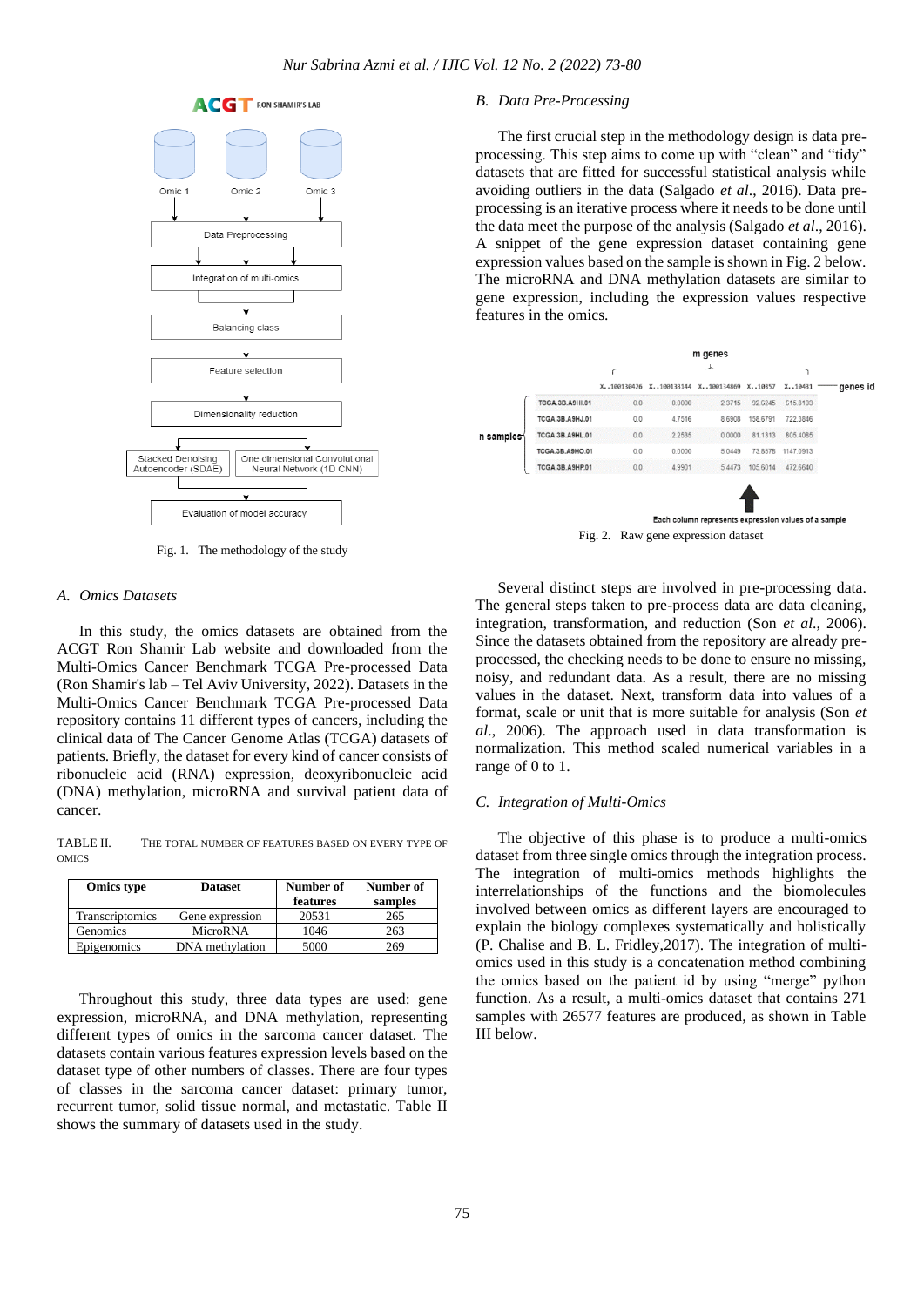| TABLE III.<br>THE TOTAL NUMBER OF FEATURES AFTER INTEGRATION |  |
|--------------------------------------------------------------|--|
|--------------------------------------------------------------|--|

| <b>Omics type</b> | <b>Number of features</b> | <b>Number of samples</b> |
|-------------------|---------------------------|--------------------------|
| Multi-omics       |                           |                          |

# *D. Balancing Class*

The focus of this study is to create a multi-omics that contain transcriptomics, genomics and epigenomics in the samples. Hence, the samples that did not fulfil the conditions are removed (10 samples). Earlier, the datasets contained four classes, but after data pre-processing is carried out, there is no sample in solid tissue normal class while metastatic class contain only one sample in the multi-omics dataset. The low number of samples in the metastatic class needs to remove due to the huge gap between other classes. Hence, binary classification is done to classify primary tumor and recurrent tumor.

Fig. 3 shows the distribution of class in the multi-omics dataset. The big gap between the samples in both classes is called imbalance class. Imbalance class in multi-omics often occurred in diseases classification (Haas *et al*., 2017). For instance, the most class for hypertension is primary hypertension with 95%, while 5% of endocrine hypertension class shows as minority class (Rimoldi *et al*., 2014). As a result, machine learning with imbalanced data resulting overfitting. Therefore, this study considered over-sampling minority class as the under-represented class compare to other techniques (Reel *et al*., 2021).



The samples in recurrent tumor class are up sampled. The method is called random oversampling, where a common technique to oversample the minority classes to increase the number of minority observations until a balanced dataset has been reached. Thus, both classes contain the same amount of sample (180 samples), as shown in Fig. 4 below.





Fig. 4. Graph of distribution of class after random oversampling

# *E. Feature Selection*

Using the support vector machines recursive feature elimination (SVM-RFE) method by manually selecting high correlated features with respective class, 21577 out of 26577 features are selected to rank the variables to be chosen. Around 5000 lowly correlated features in the dataset are removed. The aim of the method is by quantifying the changes in the cost function with presume the estimated value constant. Hence, the retraining variable can be removed to avoid by the classifier. In simple words, when variable with *p* ranked and 1 ranked variable are compared, *p* is considered the least relevant variable. After the method ranked the features, 21577 features in the top rank that has been selected. Table IV below shows the summary of multi-omics dataset after using SVM-RFE.

TABLE IV. THE TOTAL NUMBER OF FEATURES AFTER USING SVM-RFE

| Omics type  | <b>Number of features</b> | <b>Number of samples</b> |
|-------------|---------------------------|--------------------------|
| Multi-omics |                           | 360                      |

# *F. Dimensionality Reduction*

The most extensive dimensionality reduction method is Principal Component Analysis (PCA) (Ringnér,2008). In machine learning classification problems, high number of features challenges a model to train the data because of the high dimensional space. PCA reduces the number of random variables by obtaining a set of principal variables with minimal loss information. PCA finds the directions of the most significant variance in the data set and represents each data point by its coordinates along each of these directions. PCA produce several principal components (PC) which the sequence of PC contains the highest variance. As the number of PC increases, the variance of the dataset represented decreases.

Higher variability of components is captured in the first principal component (PC1). The second principal component (PC2) captures more information than the third, and so on. In this study, PCA identified only PC1 and PC2, representing the multi-omics dataset's highest variance. Hence, PC1 and PC2 are further used in this study as features. The summary of multiomics data after using PCA is shown in Table V below. However, the total amount of information in PCs is 33.71% which do not represent 90% of the dataset.

TABLE V. PCA DIMENSIONALITY REDUCTION RESULT

| <b>Omics type</b> | Number of features | <b>Number of samples</b> |
|-------------------|--------------------|--------------------------|
| Multi-omics       |                    | 360                      |

Figure 5 shows the visualization of PCA where the red dot cluster represents the primary tumor while green dots represent the recurrent tumor. The cluster of primary tumor datasets is gathered, while recurrent tumor datasets are dispersed instead of clustering together, affecting classification performance since lower information is captured.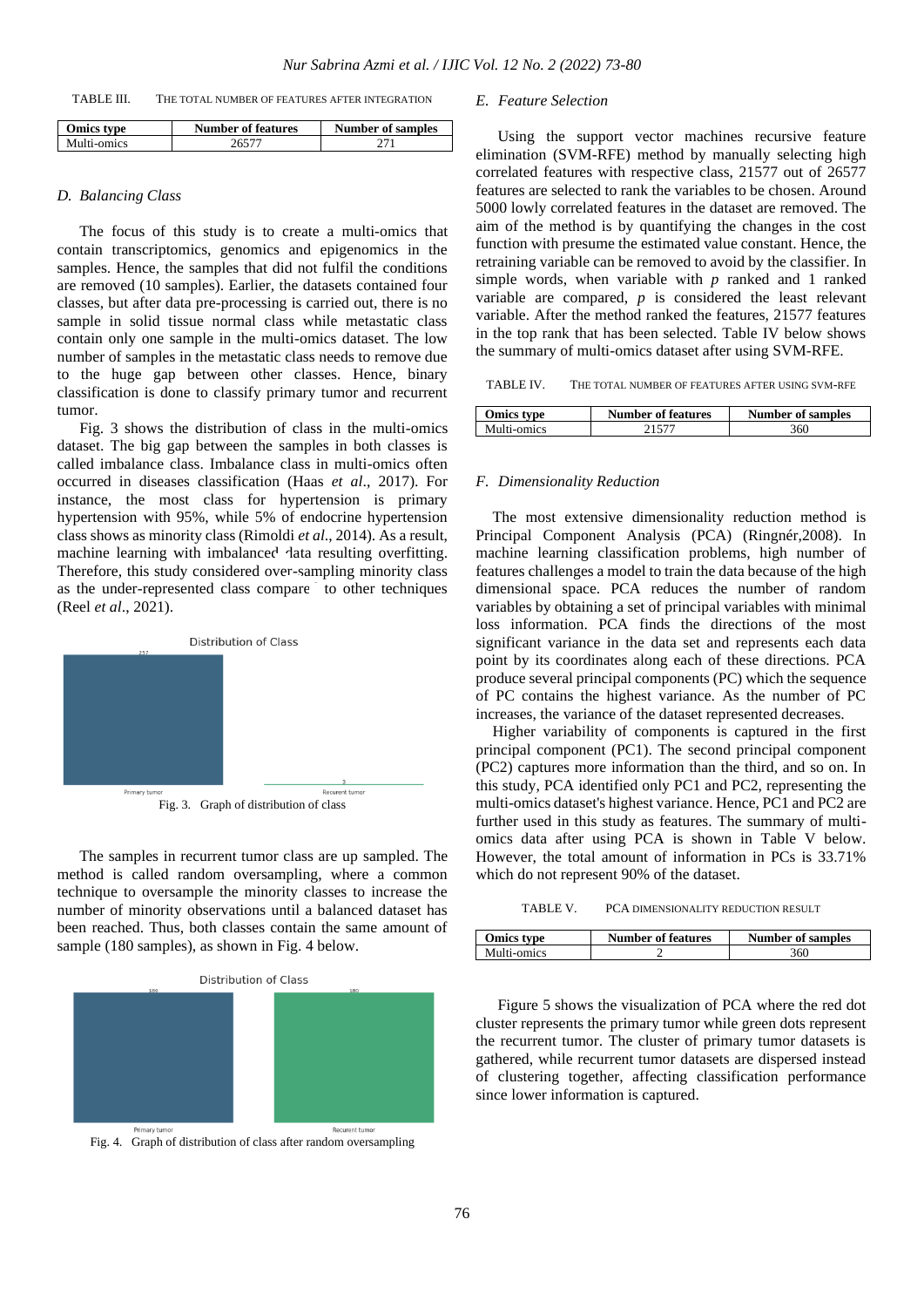

# *G. Stacked Denoising Autoencoder*

Using the hyperparameters as shown in Table VI, the pretrain part of SDAE is built. The input data refers to reduced dimensionality of multi-omics dataset. With 0.5 gaussian noise are added to the multi-omics to produce a corrupted input. The special about DAE is that it trained the model to reconstruct the corrupted version of input data without noise applied to it earlier in the process. Hence, DAE is considered as a feature extraction layer in a pre-training layer where the result of DAE is the output for fully connected layer and classifier layer.

TABLE VI. HYPERPARAMETER OF PRE-TRAIN

| <b>Hyperparameter setting</b> |            |  |
|-------------------------------|------------|--|
| Gaussian noise                | 0.5        |  |
| Layers                        | [2, 1      |  |
| Epoch                         | 400        |  |
| Optimizer                     | Adamax     |  |
| Activation                    | ReLU       |  |
| $\cos$                        | <b>MSE</b> |  |

The activation function used in the autoencoder (encoder and decoder) is Rectified Linear Unit (ReLU) Activation Function. ReLU is a famous activation practiced the most in neural networks, including CNN (Chandra and Sharma,2016). The combination of sigmoid-based or tanh-based with ReLU in deep networks allows the optimization and learning to be easily done if the number of layers and number of nodes are huge (Upadhyayula and Venkataramanan,2020). After a model of SDAE developed in the Google Colaboratory environment, the model is trained using a testing dataset. With 400 epochs, the multi-omics dataset is trained in the model. The loss function is generally used in regression using mean squared error (MSE).

SDAE consists of two phases which are pre-train and finetuning. After pre-train the model, the fine-tuning of the model is conducted. Fine-tuning is the most important phase to evaluate the classification of multi-omics cancer data. Finetuning helps the model be fine-tuned to minimize the error in predicting the class trained by the training dataset. After encoders stack training, top of the stack is added with an output layer. Hyperparameters of fine-tuning such as activation, optimizer and loss are assigned with parameters as describe in Table VII.

As for the sigmoid activation function chosen in the study is because the output produced within range of 0 until 1 (Upadhyayula and Venkataramanan,2020). Binary classification used in the study are 0 that represent "Primary tumor" and 1 that represent "Recurrent tumor". Hence the sigmoid function is the most suitable activation function to predict the classes in the dataset as the output. In short, sigmoid activation function is used as the classifier layer to predict 0 to 1 range of the target class. The purpose of the implementation of the "Adam" optimizer is to handle sparse gradients on highly noised data such as multi-omics, while "binary\_crossentropy" loss suits binary classification where the target values are in the set between 0 and 1.

TABLE VII. TABLE HYPERPARAMETER OF FINE-TUNING

| <b>Hyperparameter setting</b> |                     |  |
|-------------------------------|---------------------|--|
| Epoch                         | 100                 |  |
| Activation                    | Sigmoid             |  |
| Batch<br>16                   |                     |  |
| Optimizer                     | Adam                |  |
| Loss                          | Binary_crossentropy |  |

Based on the epoch, we can conclude that the performance measurement of the accuracy of SDAE is 50.93%, with 0.0493 loss. The loss value based on the epoch decreases as the epoch increases while model accuracy increases. Since the model learns from the loss function of the algorithm, it is evaluated on the performance of the method based on given data. If predictions deviate too much from actual results, loss function will cough up a large number. Gradually, with the help of some optimization function, the loss function learns to reduce the error in prediction.

The model testing concludes the performance of the SDAE model by obtaining 50.93% of accuracy, 50.93% of sensitivity and 67.48% of F1-Score. The summary of SDAE model accuracy and loss is shown in Table VIII below.

TABLE VIII. TABLE FINAL RESULTS OF SDAE MODEL LOSS AND ACCURACY

| Model | <b>Model accuracy</b> | <b>Model loss</b> |
|-------|-----------------------|-------------------|
| SDAE  | 50.93%                | 70.94%            |

# *H. One Dimensional Convolutional Neural Network*

The second model of the proposed method is 1D CNN. It used one dimensional for the input because the multi-omics dataset only consists of the same type of expression (numerical) values in the data structure. The hyperparameters implemented in 1D CNN is shown in Table IX.

TABLE IX. TABLE HYPERPARAMETER OF 1D CNN MODEL

| <b>Hyperparameter setting</b> |         |  |
|-------------------------------|---------|--|
| Filter                        | 64      |  |
| Kernel size                   |         |  |
| Activation                    | Sigmoid |  |
| Loss                          | mse     |  |
| Optimizer                     | adam    |  |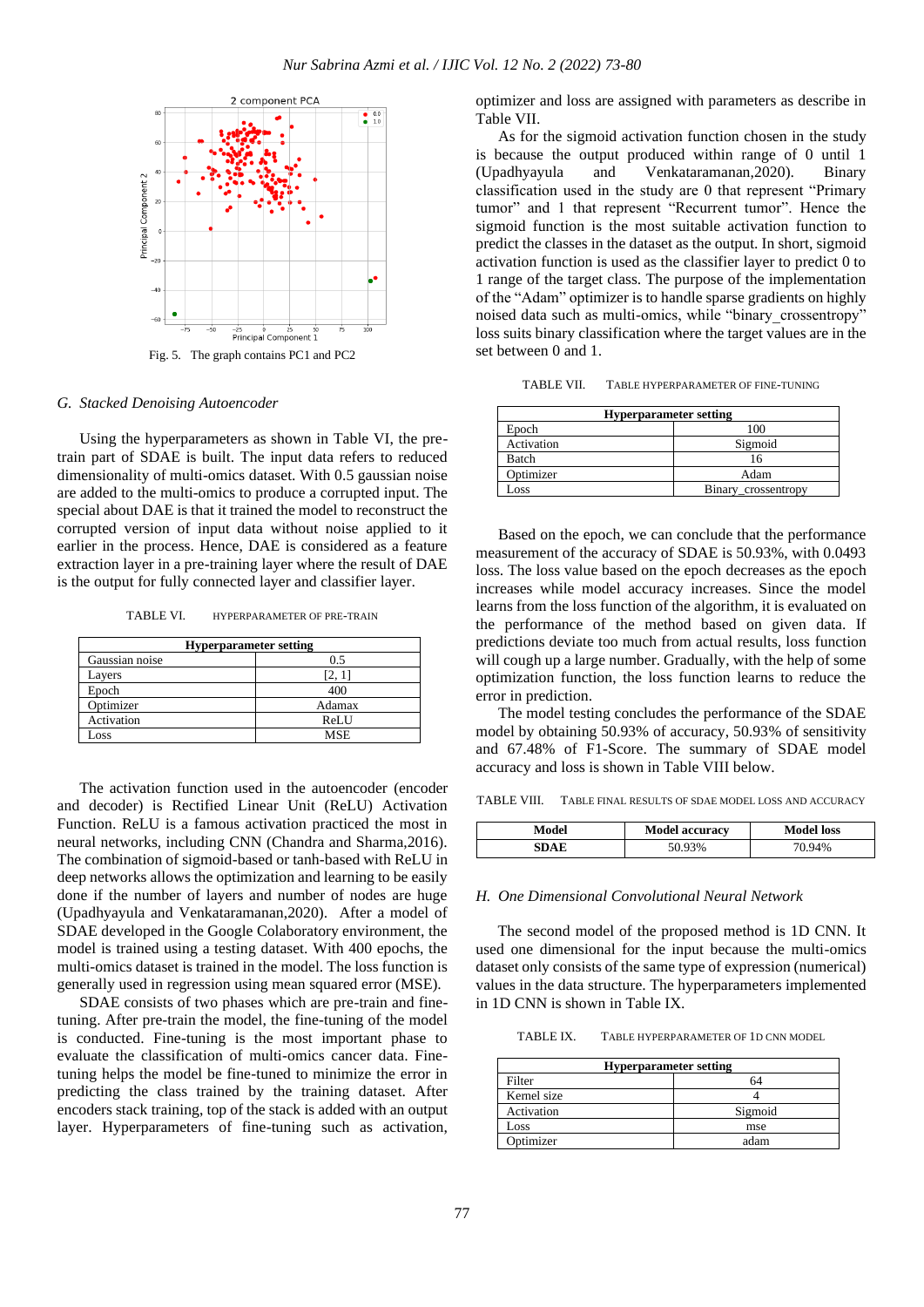Fig. 6 shows the flow of the architecture of the 1D CNN model from the input layer until the classifier layer.



The details of each layer are discussed below:

a) Input data: Input data is obtained from the result of PCA. Next, the matrix must be initialized for the *n x m* value. The n refers to the total number of features which is 26577, while m refers to the dimension 1.

b) Convolutional layer: Apply filters to the input to generate the feature maps or the activation maps using the sigmoid activation function. According to Fig. 6, the function filters refer to feature maps which are 64. Feature maps refer to the number of times the inputs are integrated whole kernel size is 4. Kernel size is the number of input time steps considered as the input sequence is read onto the feature maps.

c) Max pooling layer: To reduce the complexity of output and prevent overfitting upon feature map by creating a new set of the same number of pooled feature maps separately by taking the maximum value of the feature map. The input of this layer is the convolutionized multi-omics dataset. Pooling involves selecting a pooling operation, like a filter applied to feature maps. The pooling operation or filter size is smaller than the size of the feature map.

d) Batch Normalization: This layer reduces the amount by what the hidden unit values shift around (covariance shift). It also allows each layer of a network to learn a little bit more independently of other layers.

e) Dense layer: A dense layer is just a regular layer of neurons in a NN where each neuron receives input from all the neurons in the previous layer, thus densely connected.

f) Dropout layer: Weights in the dropout layer are randomly assigned. Since we chose a rate of 0.4, 40% of the neurons will receive a zero weight. The network becomes less sensitive to react to smaller variations in the data. Therefore, it should further increase our accuracy on unseen data.

g) Dense layer with sigmoid activation: Reduce the vector of height j to a vector of two since we have two classes that we want to predict ("Primary tumor", "Recurrent tumor"). The activation function used in this study is sigmoid because it forces all two outputs of the neural network to sum up to one. Therefore, the output value will represent the probability for each of the two classes.

As the result of the designed architecture of the proposed 1D CNN method, the model is compiled using the loss function of *mse* and *adam* optimizer. The model testing concludes the accuracy of the 1D CNN by obtaining 52.78% of accuracy, 52.78% of sensitivity and 69.09% of F1-Score. The summary of 1D CNN model accuracy and loss is shown in Table X below.

TABLE X. TABLE RESULTS OF 1D CNN MODEL LOSS AND ACCURACY

| <b>Model</b> | <b>Model accuracy</b> | <b>Model loss</b> |
|--------------|-----------------------|-------------------|
| ΙN           | 78%                   | 78%               |
|              |                       |                   |

# IV. RESULT AND DISCUSSION

Before training the model, the multi-omics dataset is separated into training and testing datasets. Separations of the dataset are divided into 70% training and 30% for testing with actual 252 and 108 samples, respectively. Data partitioning is done to train the model with several training data and then tested with testing data to predict the class based on the training dataset. Table XI below shows the data partitioning of multiomics data for both models.

TABLE XI. TABLE DATA PARTITIONING

| <b>Dataset</b>     | <b>Data Division</b>     |                            | <b>Total</b> |
|--------------------|--------------------------|----------------------------|--------------|
|                    | <b>Training</b><br>(70%) | <b>Testing</b><br>$(30\%)$ |              |
| <b>Multi-omics</b> | 252                      | 108                        | 360          |

A graph comparing the accuracy and loss of both models is shown in Fig. 7 below. Based on the result, 1D CNN outperforms SDAE with 52.78% accuracy with 1.85% slight difference in the accuracy result. From the observation, both models do not produce over 90% accuracy, as the researchers and literature claim. Several possible answers lead to lower accuracy performance. Firstly, the omics dataset. According to the PCA result, the representation of the dataset on PCA is only 33.71%. The good representation of data needs to acquire more than 90% to represent the datapoint in PCA. This shows that the variation of information is lower.



Fig. 7. Graph of SDAE and 1D CNN accuracy

We conclude that the accuracy of the models maintains between 50% during evaluating the testing dataset while model loss based on the epoch of the model between training and testing dataset overlap with each other. However, a good representation of data classified in the model must produce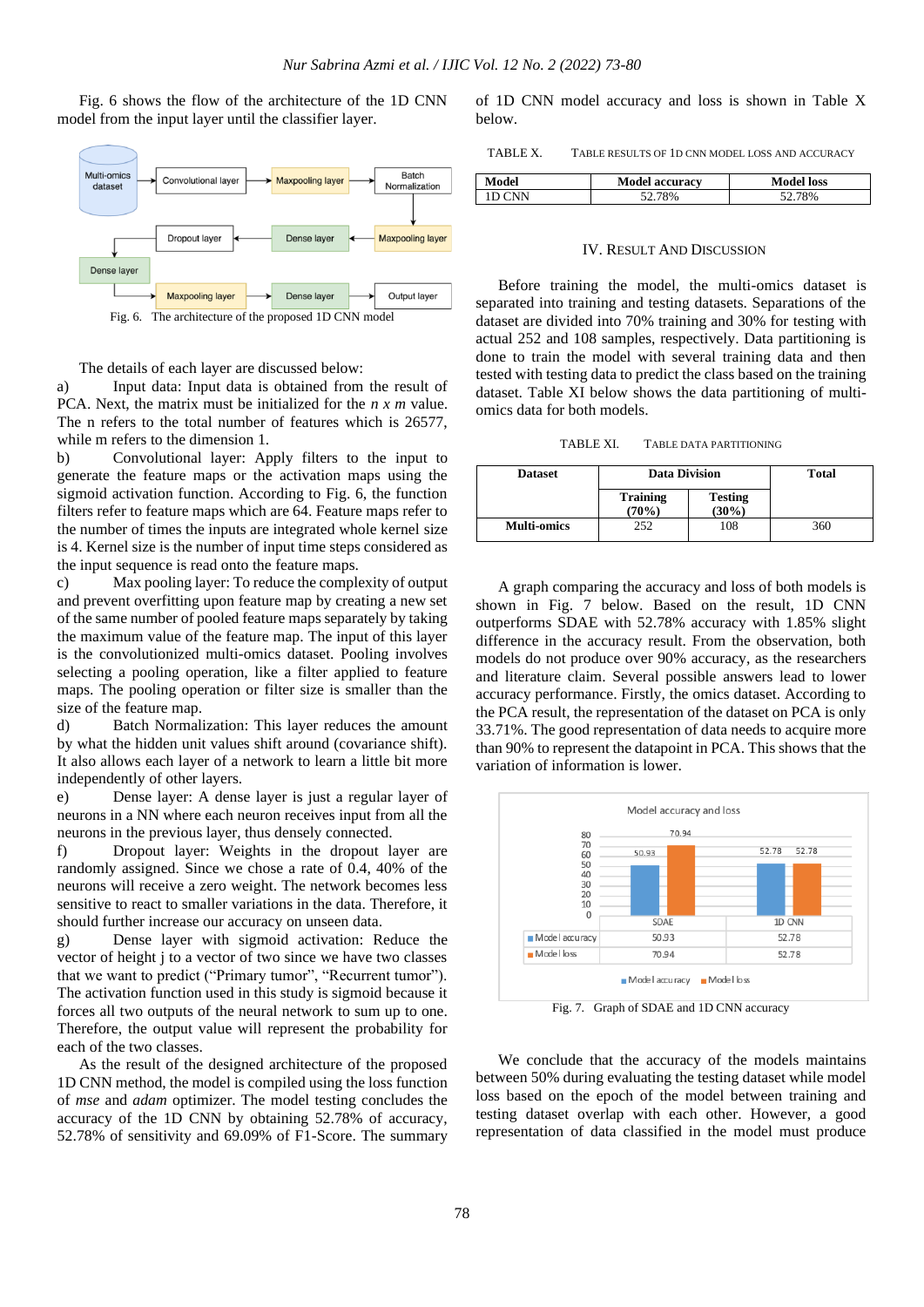smaller loss values, but in this SDAE model, the loss function consists of a bit high of loss values and not decreasing along with the epoch.

#### V.CONCLUSION

The study is an exercise to explore the model performance of SDAE and 1D CNN using multi-omics data. The study concludes that 1D CNN outperforms SDAE. To the best of our knowledge, limited works of sarcoma data (Ron Shamir's lab – Tel Aviv University, 2022) restrict our analysis. We believe that the main component of this study is data pre-processing, which impacts the performance of both models. The implementation of a simple concatenate-based method used in this study to integrate multi-omics data does not consider the regulatory relationship between omics. Hence, the integrated omics result in more complex, noisy and no interrelation omics. Moreover, two approaches of dimension reduction are carried out: feature selection using SVM-RFE and feature extraction using PCA. There is a possibility of removing essential features in the approaches from the multi-omics dataset. Thus, further study is proposed to produce higher accuracy where several limitations are discussed to be improved.

#### ACKNOWLEDGMENT

The authors would like to express gratitude to the Malaysian Ministry of Higher Education for financial sponsorship of this study, through Fundamental Research Grant Scheme (Grant Number: FRGS/1/2018/ICT02/UTM/02/11). The study is also supported by the School of Computing, Faculty of Engineering, UTM.

#### **REFERENCES**

- [1] Adibuzzaman, M., Delaurentis, P., Hill, J. and Benneyworth, D. (2018). Big Data in Healthcare – The Promises, Challenges and Opportunities from a Research Perspective: A Case Study with a Model Database. 384-392.
- [2] Bacciu, D. (2018). Bioinformatics and Medicine in the Era of Deep Learning, 25-27.
- [3] Beevi, K., Nair, M., and Bindu, G. (2017). A Multi-Classifier System for Automatic Mitosis Detection in Breast Histopathology Images Using Deep Belief Networks. *IEEE Journal of Translational Engineering in Health and Medicine*, 5, 1-11. Doi: 10.1109/jtehm.2017.2694004.
- [4] Can, T. (2013). miRNomics: MicroRNA Biology and Computational Analysis.
- [5] Chandra, B. and Sharma, R. K. (2016). *Fast Learning in Deep Neural Networks, Neurocomputing.* Elsevier, 171, 1205-1215.
- [6] Chen, Q., Song, X., Yamada, H., and Shibasaki, R. (2016). Learning Deep Representation from Big and Heterogeneous Data for Traffic Accident Inference. *Proceedings of the AAAI Conference on Artificial Intelligence*, 30(1).
- [7] Chen, L., Cai, C., Chen, V., and Lu, X. (2016). Learning a Hierarchical Representation of the Yeast Transcriptomic Machinery using an Autoencoder Model. *BMC Bioinformatics*, 17(S1). Doi: 10.1186/s12859-015-0852-1.
- [8] Chung, R.-H. and Kang, C.-Y. (2018). A Multi-omics Data Simulator for Complex Disease Studies and Its Application to

Evaluate Multi-omics Data Analysis Methods For Disease Classification. Oxford University Press, 35, 1-24.

- [9] Goodwin, S., Mcpherson, J. D. and Mccombie, W. R. (2016). Coming of Age: Ten Years of Next-generation Sequencing Technologies, Nature Publishing Group. Nature Publishing Group, 17(6), 333-351.
- [10] Haas, R., Zelezniak, A., Iacovacci, J., Kamrad, S., Townsend, S., and Ralser, M. (2017). Designing and Interpreting 'Multi-omic' Experiments that May Change Our Understanding of Biology. *Current Opinion in Systems Biology*, 6, 37-45. Doi: 10.1016/j.coisb.2017.08.009.
- [11] Hasin, Y., Seldin, M. and Lusis, A. (2017). Multi-omics Approaches to Disease, Genome Biology. Genome Biology, 18(1), 1-15.
- [12] Heffernan, R., Paliwal, K., Lyons, J., Dehzangi, A., Sharma, A., and Wang, J. *et al.* (2015). Improving Prediction of Secondary Structure, Local Backbone Angles and Solvent Accessible Surface Area of Proteins by Iterative Deep Learning. *Scientific Reports*, 5(1). Doi: 10.1038/srep11476.
- [13] Hu, Y., An, Q., Sheu, K., Trejo, B., Fan, S. and Guo, Y. (2018). Single Cell Multi-Omics Technology: Methodology and Application, *Frontiers in Cell and Developmental Biology.*
- [14] Hill, S., Kuintzle, R., Teegarden, A., Merrill, E., Danaee, P., and Hendrix, D. (2018). A Deep Recurrent Neural Network Discovers Complex Biological Rules to Decipher RNA Protein-Coding Potential. *Nucleic Acids Research*, 46(16), 8105-8113. Doi: 10.1093/nar/gky567.
- [15] Jurman, G., Maggio, V., Fioravanti, D., Giarratano, Y. and Landi, I. (2017). Convolutional Neural Networks for Structured Omics: OmicsCNN and the OmicsConv Layer, 1-7.
- [16] Khalili, M., Majd, H.A., Khodakarim, S., Ahadi, B., and Hamidpour, M. (2016). Prediction of the Thromboembolic Syndrome: An Application of Artificial Neural Networks in Gene Expression Data Analysis. *Journal of Paramedical Sciences,* 7, 15-22.
- [17] Lee, T. and Yoon, S. (2015). Boosted Categorical Restricted Boltzmann Machine for Computational Prediction of Splice Junctions. *32nd International Conference on Machine Learning, ICML 2015*, 3, 2473-2482.
- [18] Leung, M., Xiong, H., Lee, L., and Frey, B. (2014). Deep Learning of the Tissue-regulated Splicing Code. *Bioinformatics*, 30(12), 121-129. Doi: 10.1093/bioinformatics/btu277.
- [19] Lyons, J., Dehzangi, A., Heffernan, R., Sharma, A., Paliwal, K., and Sattar, A. *et al.* (2014). Predicting Backbone Cα Angles and Dihedrals from Protein Sequences by Stacked Sparse Autoencoder Deep Neural Network. *Journal of Computational Chemistry*, 35(28), 2040-2046. Doi: 10.1002/jcc.23718.
- [20] Manzoni, C., Kia, D. A., Vandrovcova, J., Hardy, J., Wood, N. W., Lewis, P. A. and Ferrari, R. (2018). Genome, Transcriptome and Proteome: The Rise of Omics Data and Their Integration in Biomedical Sciences. *Briefings in Bioinformatics*, 19(2), 286- 302.
- [21] Miotto, R., Li, L., Kidd, B., and Dudley, J. (2016). Deep Patient: An Unsupervised Representation to Predict the Future of Patients from the Electronic Health Records. *Scientific Reports*, 6(1). Doi: 10.1038/srep26094.
- [22] P. Chalise and B. L. Fridley. (2017). Integrative Clustering of Multi-Level 'Omic Data Based on Non-negative Matrix Factorization Algorithm. *PLoS One*, 12(5), 1-18.
- [23] Page, A., Turner, J. T., Mohsenin, T. and Oates, T. (2014). Comparing Raw Data and Feature Extraction for Seizure Detection with Deep Learning Methods. *Proceedings of the 27th International Florida Artificial Intelligence Research Society Conference, FLAIRS 2014,* 284-287.